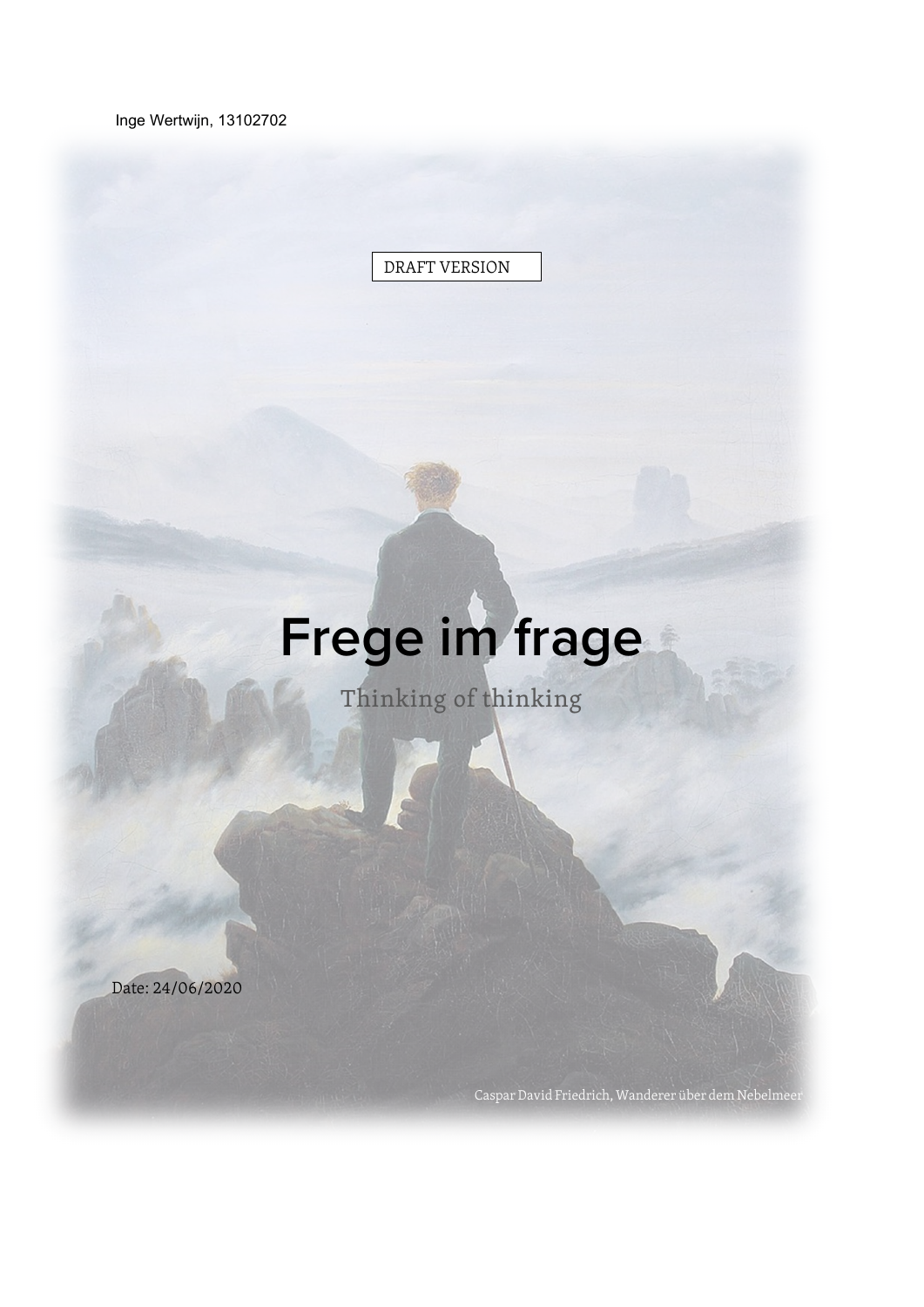# **CONTENTS**

| 1              |                |
|----------------|----------------|
| $\overline{2}$ |                |
| 2.1            |                |
| 2.2            | 2.2.1<br>2.2.2 |
| 2.3            |                |
| 3              |                |
| 3.1            |                |
| 3.2            |                |
| 3.3            |                |
| 3.4            |                |
| 3.5            |                |
| 3.6            |                |
| 4              |                |
| 5              |                |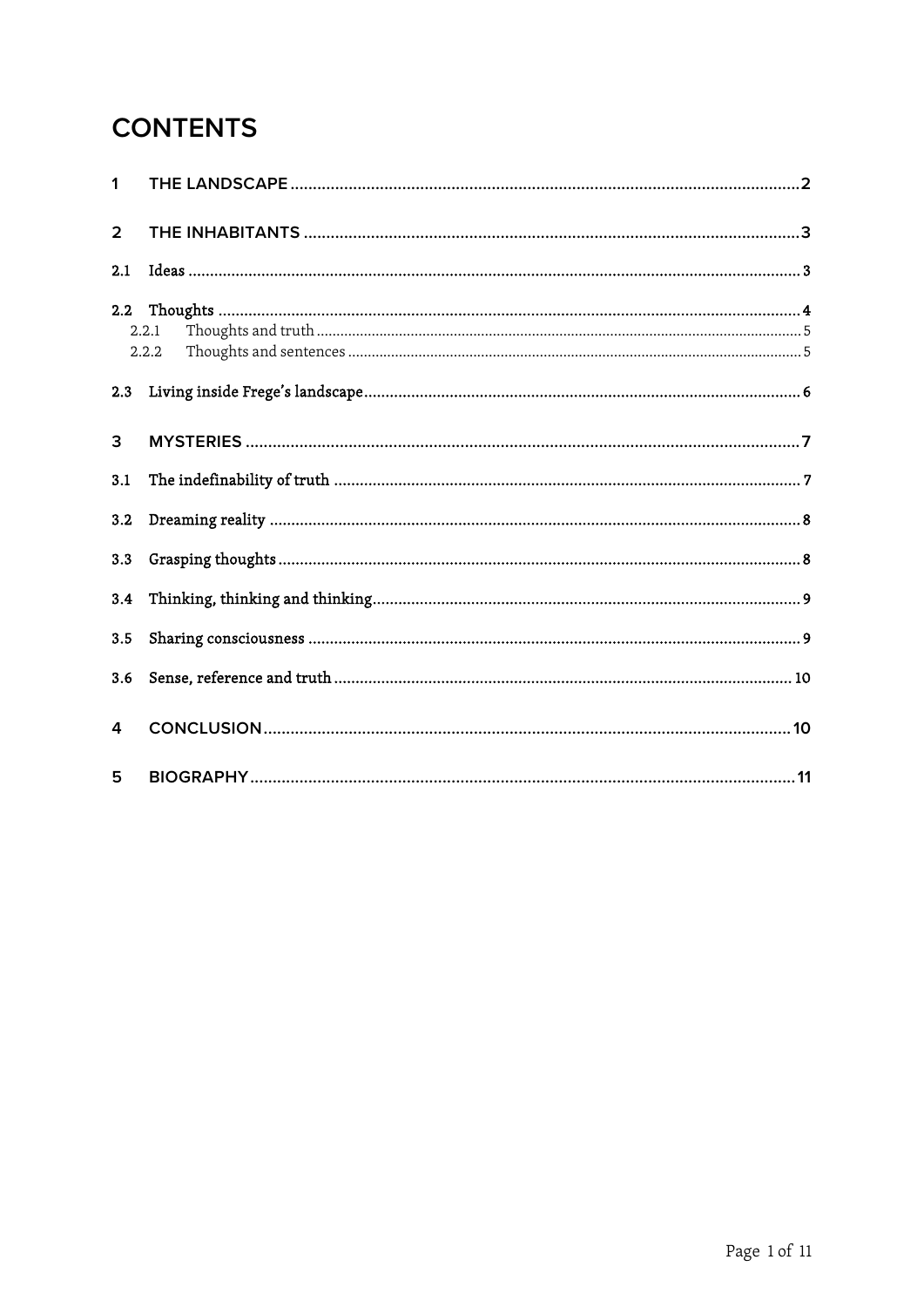## **ABSTRACT**

In 1918, towards the end of his academic career, Frege published "Der Gedanke". It addresses important issues which have since been discussed extensively in literature. Customarily, such a discussion takes up a specific question, debating its implications against the backdrop of Frege's other writings and what others have said about it.

More than a century after its initial publication, it may be fruitful to examine the landscape that Frege has painted in this article. Not so much the bold strokes and the vibrant colours, but the smudges and smears: the areas where Frege expresses doubt, leaves room for interpretation, even openly admits to not knowing. In doing so, we discover that far from providing us with an allencompassing system of thought, at this time of his life, in this article Frege was fully aware of presenting an imperfect and incomplete picture. Indeed, the landscape he paints sets the stage for many of the problems of Philosophy of Mind and Language that continue to puzzle us today.

## <span id="page-2-0"></span>**1 THE LANDSCAPE**

First, a bird's-eye view of Frege's landscape. There are three distinct reams.

The inner realm is where are our mental states are: "a world of sense-impressions, of creations of his imagination, of sensations, of feelings and moods, a world of inclinations, wishes and decisions / eine Welt der Sinneseindrücke, der Schöpfungen seiner Einbildungskraft, der Empfindungen, der Gefühle und Stimmungen, eine Welt der Neigungen, Wünsche und Entschlüsse"[1](#page-2-1) . These, except for decisions, Frege calls 'ideas' (Vorstellungen).

The outer world comprises "material, perceptible things /der Welt der sinnlich wahrnehmbaren Dinge"[2](#page-2-2) . It is real. It occupies time and space, and things happen in it which cause it to change: "The world of the real is a world in which this acts on that, changes it and again experiences reactions itself and is changed by them. All this is a process in time / Die Welt des Wirklichen ist eine Welt, in der dieses auf jenes wirkt es verändert und selbst wieder Gegenwirkungen erfährt und dadurch verändert wird. Alles das ist ein Geschehen in der Zeit"[3](#page-2-3) .

The world of thoughts constitutes the third realm and connects the inner, private world with the outer, public world. This is a connection on several levels at once:

- It is the task of science to discover truths<sup>[4](#page-2-4)</sup>, but it is through thoughts that these truths become connected to our inner mental process of understanding
- Thoughts are actionable because our thoughts may shape our actions .
- Thoughts, unlike ideas, can be shared between people.

<span id="page-2-1"></span><sup>&</sup>lt;sup>1</sup> Frege, 1975, p. 299 / Frege, 1918, p. 66

<span id="page-2-2"></span><sup>2</sup> Frege, 1975, p. 308 / Frege, 1918, p. 75

<span id="page-2-3"></span><sup>3</sup> Frege, 1975, p. 309 / Frege, 1918, p. 76

<span id="page-2-4"></span><sup>4</sup> Frege, 1975, p. 289 / Frege, 1918, p. 58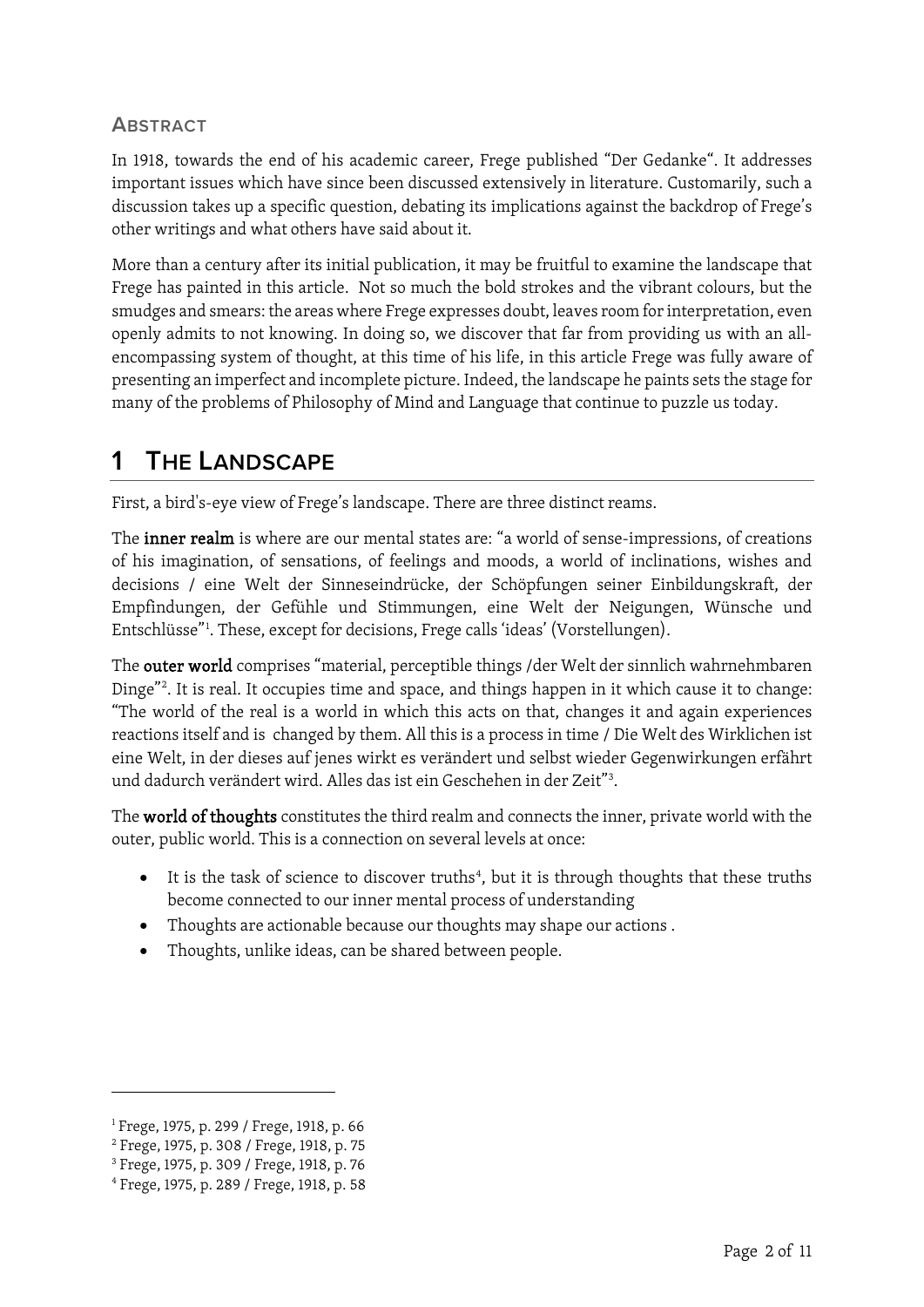The highest value, the holy grail of this land, is *truth*. Truth, as Frege uses the word, does not mean veracity or authenticity. Nor does it refer to scientific essence<sup>[5](#page-3-2)</sup>. It is also "not a material, perceptible property / Dennoch ist das Wahrsein keine sinnlich wahrnehmbare Eigenschaft"<sup>[6](#page-3-3)</sup>. Nor is truth "a quality that corresponds with a particular kind of sense-impression / Wahrheit ist nicht eine Eigenschaft, die einer besonderen Art von Sinneseindrücken entspricht"[7](#page-3-4) . Truth is not a relation at all. Therefore, truth cannot be a correspondence<sup>[8](#page-3-5)</sup> relation between an idea and the outside world. So, what does it mean to be true? Frege says that the meaning of the word 'true' is explained by the laws of truth, and these must be discovered by the laws of Logic. He stresses that logic does not deal with mental processes like thinking, understanding, and judging; these are governed by psychological laws<sup>[9](#page-3-6)</sup>.

In the next paragraphs the principle inhabitants of Frege's landscape, *ideas* and *thoughts* are described further. Frege's own descriptions and explanations are set out to follow the line of argument of his article, so for present purposes these had to be retrieved from where they were scattered throughout the article. For the sake of clarity, a reference to both the English translation and the German original is supplied.

# <span id="page-3-0"></span>**2 THE INHABITANTS**

## <span id="page-3-1"></span>**2.1 IDEAS**

Frege describes ideas both in terms of what they are and what they are not.

What ideas are not:

- Ideas are not perceptible. "Ideas cannot be seen or touched, cannot be smelled, nor tasted, nor heard / Vorstellungen können nicht gesehen oder getastet, weder gerochen, noch geschmeckt, noch gehört werden"[10](#page-3-7).
- Ideas do not exist independently. Moods, pains, and wishes do not wonder about on their own. To experience something, there must be someone who does the experiencing<sup>[11](#page-3-8)</sup>.

What ideas are:

- Ideas are experiences. "One has sensations, feelings, moods, inclinations, wishes. An idea which someone has belongs to the content of his consciousness / Man hat Empfindungen, Gefühle, Stimmungen, Neigungen, Wünsche. Eine Vorstellung, die jemand hat, gehört zu dem Inhalte seines Bewußtseins"[12.](#page-3-9)
- Ideas are private. We all have them, but we cannot share them. Even when our ideas refer to the same thing, in Frege's example a strawberry, we may see the same strawberry, but we each have our own sense impression, our own idea which cannot be shared. "Every idea has

<span id="page-3-2"></span><sup>5</sup> Frege, 1975, p. 290 / Frege, 1918, p. 59

<span id="page-3-3"></span><sup>6</sup> Frege, 1975, p. 292 / Frege, 1918, p. 61

<span id="page-3-4"></span><sup>7</sup> Frege, 1975, p. 292 / Frege, 1918, p. 61

<span id="page-3-5"></span><sup>&</sup>lt;sup>8</sup> Frege also offers other arguments as to why any correspondence theory of truth is not valid.

<span id="page-3-6"></span><sup>9</sup> Frege, 1975, p. 290 / Frege, 1918, p. 59

<span id="page-3-7"></span><sup>&</sup>lt;sup>10</sup> Frege, 1975, p. 299 / Frege, 1918, p. 67

<span id="page-3-8"></span><sup>&</sup>lt;sup>11</sup> Frege, 1975, p. 299 / Frege, 1918, p. 67

<span id="page-3-9"></span><sup>&</sup>lt;sup>12</sup> Frege, 1975, p. 299 / Frege, 1918, p. 67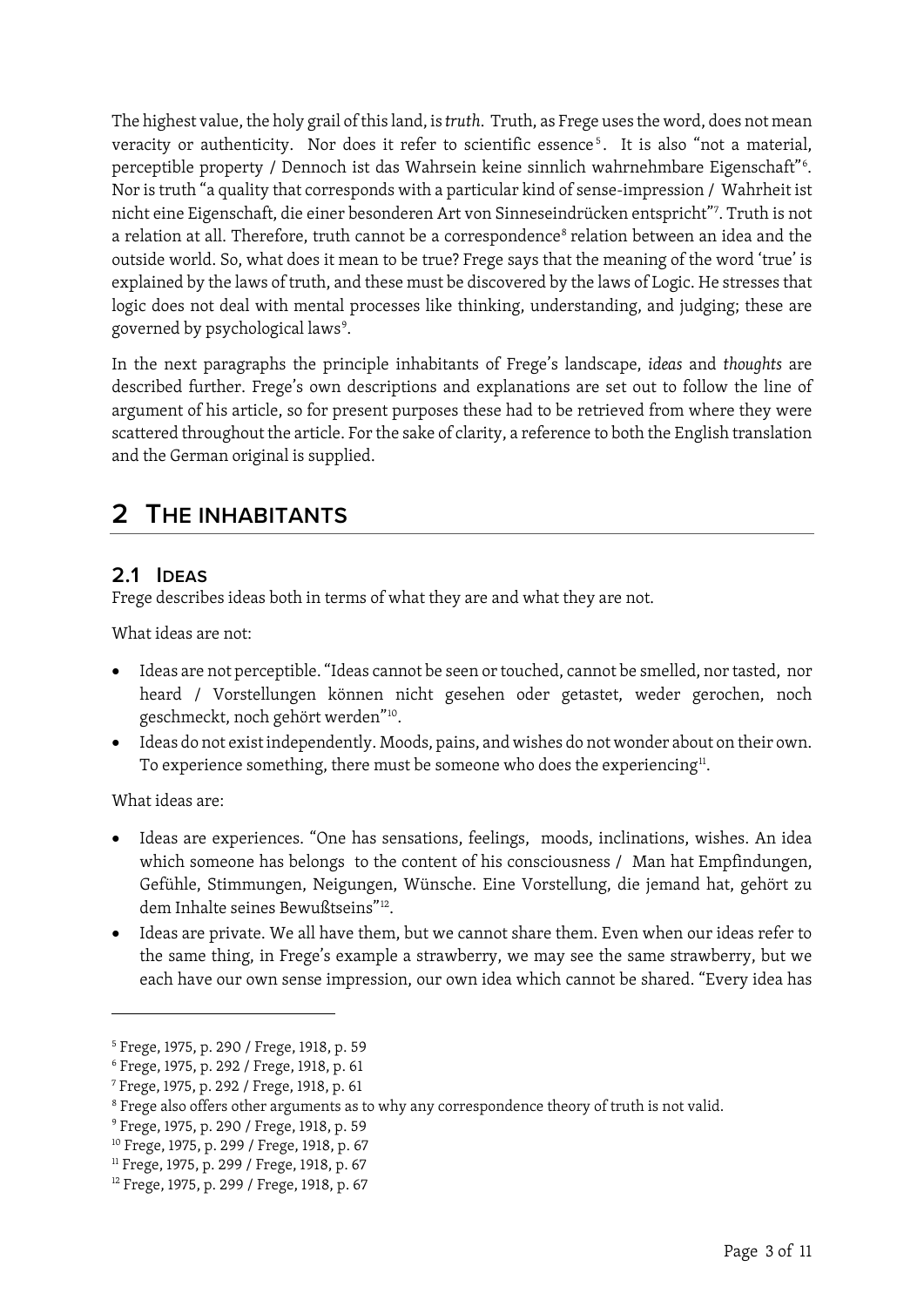but one bearer; no two men have the same idea / Jede Vorstellung hat nur einen Träger; nicht zwei Menschen haben dieselbe Vorstellung"[13](#page-4-1).

## <span id="page-4-0"></span>**2.2 THOUGHTS**

Frege also describes thoughts in terms of what they are and what they are not. He takes great pains to ensure that thoughts will not be confused with ideas.

What thoughts are not:

- Thoughts are not part of consciousness. "Although the thought does not belong to the contents of the thinker's consciousness yet something in his consciousness must be aimed at the thought. But this should not be confused with the thought itself / Obgleich zum Bewußtseinsinhalte des Denkenden der Gedanke nicht gehört, muß doch in dem Bewußtsein etwas auf den Gedanken hinzielen. Dieses darf aber nicht mit dem Gedanken selbst verwechselt werden"[14.](#page-4-2)
- Thoughts are neither material nor immaterial: "The thought belongs neither to my inner world as an idea nor yet to the outer world of material, perceptible things / Der Gedanke gehört weder als Vorstellung meiner Innenwelt noch auch der Außenwelt, der Welt der sinnlich wahrnehmbaren Dinge an"[15](#page-4-3).
- Thoughts are not created by the act of thinking: "in thinking we do not produce thoughts, but we apprehend them / Beim Denken erzeugen wir nicht die Gedanken, sondern wir fassen  $\sin^{n_{16}}$
- Its essential properties are not affected by being thought. "A property of a thought will be called inessential which consists in, or follows from the fact that, it is apprehended by a thinker / Unwesentlich wird man eine Eigenschaft eines Gedankens nennen, die darin besteht oder daraus folgt, daß er von einem Denkenden gefaßt wird"[17](#page-4-5).

What thoughts are:

- Thoughts are actionable. They are not 'unreal', but their reality is different from that of material things. The reality of thoughts lies in their application: "being apprehended and taken to be true. This is a process in the inner world of a thinker which can have further consequences in this inner world and which, encroaching on the sphere of the will, can also make itself noticeable in the outer world / daß er gefaßt und für wahr gehalten wird. Das ist ein Vorgang in der Innenwelt eines Denkenden, der weitere Folgen in dieser Innenwelt haben kann, die, auf das Gebiet des Willens übergreifend, sich auch in der Außenwelt bemerkbar machen"[18](#page-4-6). So, thoughts have a reality, but different from that of material things.
- Thoughts can be communicated: 'One brings about changes in the common outside world which, perceived by another person, are supposed to induce him to apprehend a thought and take it to be true / Man bewirkt Veränderungen in der gemeinsamen Außenwelt, die, von dem andern wahrgenommen, ihn veranlassen sollen, einen Gedanken zu fassen und ihn für

<span id="page-4-1"></span><sup>&</sup>lt;sup>13</sup> Frege, 1975, p. 300 / Frege, 1918, p. 68

<span id="page-4-2"></span><sup>&</sup>lt;sup>14</sup> Frege, 1975, p. 308 / Frege, 1918, p. 75

<span id="page-4-3"></span><sup>&</sup>lt;sup>15</sup> Frege, 1975, p. 308 / Frege, 1918, p. 75

<span id="page-4-4"></span><sup>&</sup>lt;sup>16</sup> Frege, 1975, p. 307 / Frege, 1918, p. 74

<span id="page-4-5"></span><sup>&</sup>lt;sup>17</sup> Frege, 1975, p. 310 / Frege, 1918, p. 76

<span id="page-4-6"></span><sup>18</sup> Frege, 1975, p. 310 / Frege, 1918, p. 76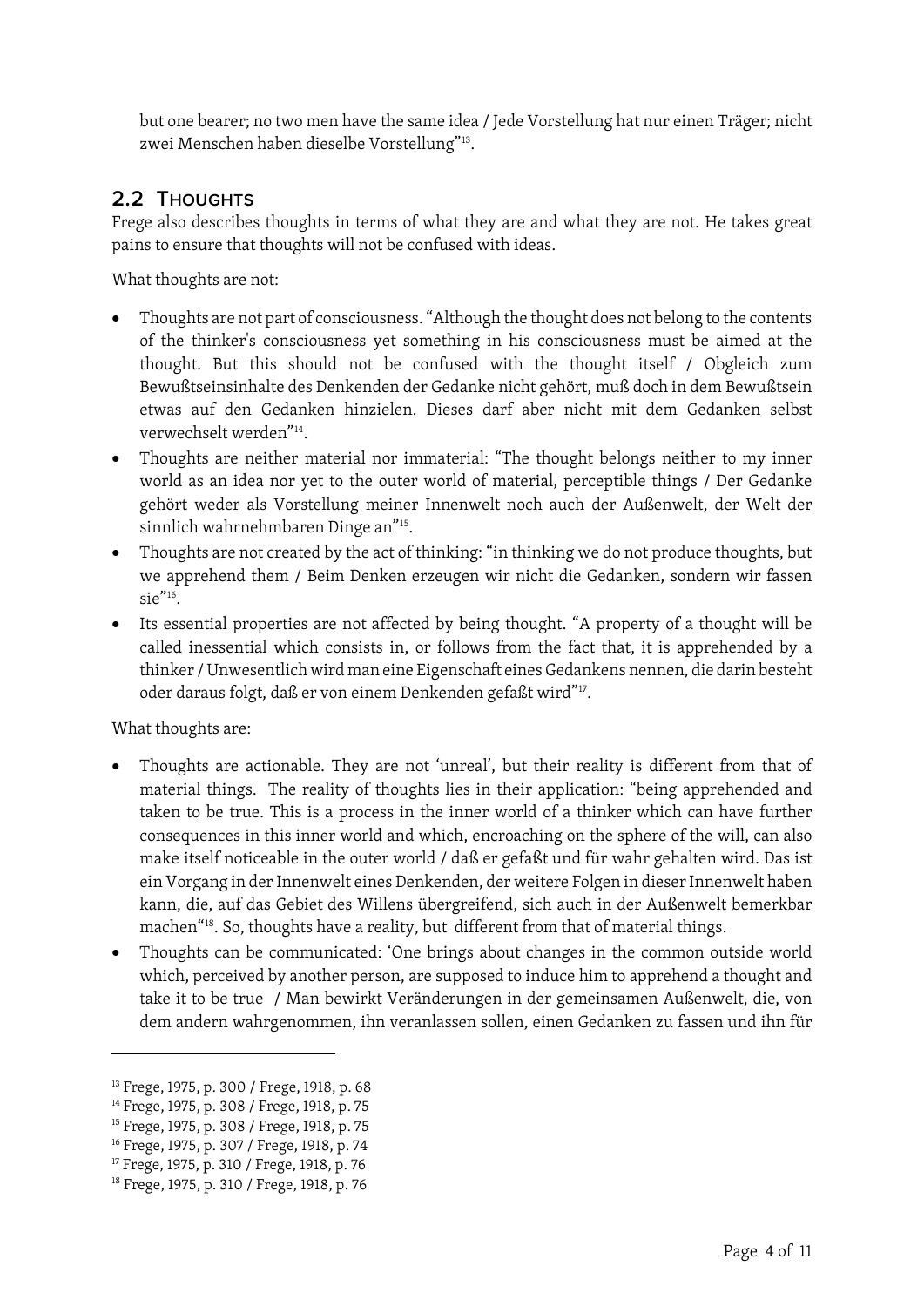wahr zu halten"<sup>[19](#page-5-2)</sup>. In this way, Frege says, the great events of history have come about, through the communication of thoughts.

#### <span id="page-5-0"></span>**2.2.1 Thoughts and truth**

Frege has further things to say about the relationship between thoughts and truth. We must bear in mind (see paragraph [1, The Landscape\)](#page-2-0) that he is describing the significance of true thoughts without quite knowing what truth is or how it may be determined. A sketch then, rather than a full design:

- Thoughts are either true or false. "A thought is something for which the question of truth arises. So I ascribe what is false to a thought just as much as what is true"[20](#page-5-3). Frege uses the word 'thought' in the same way as logicians may use the word 'judgment', he says, something which is either true or false $^{21}$  $^{21}$  $^{21}$ .
- True thoughts are timeless. It is the work of science to discover true thoughts. Frege gives the example of an astronomer applying a mathematical truth the events long passed. This is only possible because such a truth already existed, i.e. was not created when it was discovered.<sup>22</sup>.
- The truth of a thought is independent of its being thought: "that someone thinks it has nothing to do with the truth of a thought / Zum Wahrsein eines Gedankens gehört nicht, daß er gedacht werde["23](#page-5-6).
- The truth of a thought must be recognised: Thoughts can be recognised, i.e. judged, as either true or false<sup>[24](#page-5-7)</sup>.

## <span id="page-5-1"></span>**2.2.2 Thoughts and sentences**

Now we know about the intimate relationship between thoughts and truth, Frege explains how thoughts may be expressed through language. This is important because thoughts, unlike ideas, may be shared between people. Language is a means for sharing thoughts. Thoughts are the truth bearers, and:

- A thought can be expressed in a sentence, as its sense: "The thought, in itself immaterial, clothes itself in the material garment of a sentence and thereby becomes comprehensible to us / Der an sich unsinnliche Gedanke kleidet sich in das sinnliche Gewand des Satzes und wird uns damit faßbarer"[25](#page-5-8).
- Only those sentences express thoughts "in which we communicate or state something / in denen wir etwas mitteilen oder behaupten"<sup>[26](#page-5-9)</sup>. This excludes sentences expressing an order, a desire or a request, emotional exclamations, and also incomplete sentences. It includes indicative and interrogative sentences, as one can be formed from the other.
- An indicative and an interrogative sentence may express the same thought, but they differ in that the one contains an assertion and the other a request. Hence, "it is possible to express the

<span id="page-5-2"></span><sup>19</sup> Frege, 1975, p. 310 / Frege, 1918, p. 77

<span id="page-5-3"></span><sup>20</sup> Frege, 1975, p. 292 / Frege, 1918, p. 61

<span id="page-5-4"></span><sup>&</sup>lt;sup>21</sup> Frege, 1975, p. 292 / Frege, 1918, p. 61, footnote 1

<span id="page-5-5"></span><sup>22</sup> Frege, 1975, p. 307 / Frege, 1918, p. 74

<span id="page-5-6"></span><sup>23</sup> Frege, 1975, p. 307 / Frege, 1918, p. 74

<span id="page-5-7"></span><sup>24</sup> Frege, 1975, p. 294 / Frege, 1918, p. 62

<span id="page-5-8"></span><sup>25</sup> Frege, 1975, p. 292 / Frege, 1918, p. 61

<span id="page-5-9"></span><sup>26</sup> Frege, 1975, p. 293 / Frege, 1918, p. 62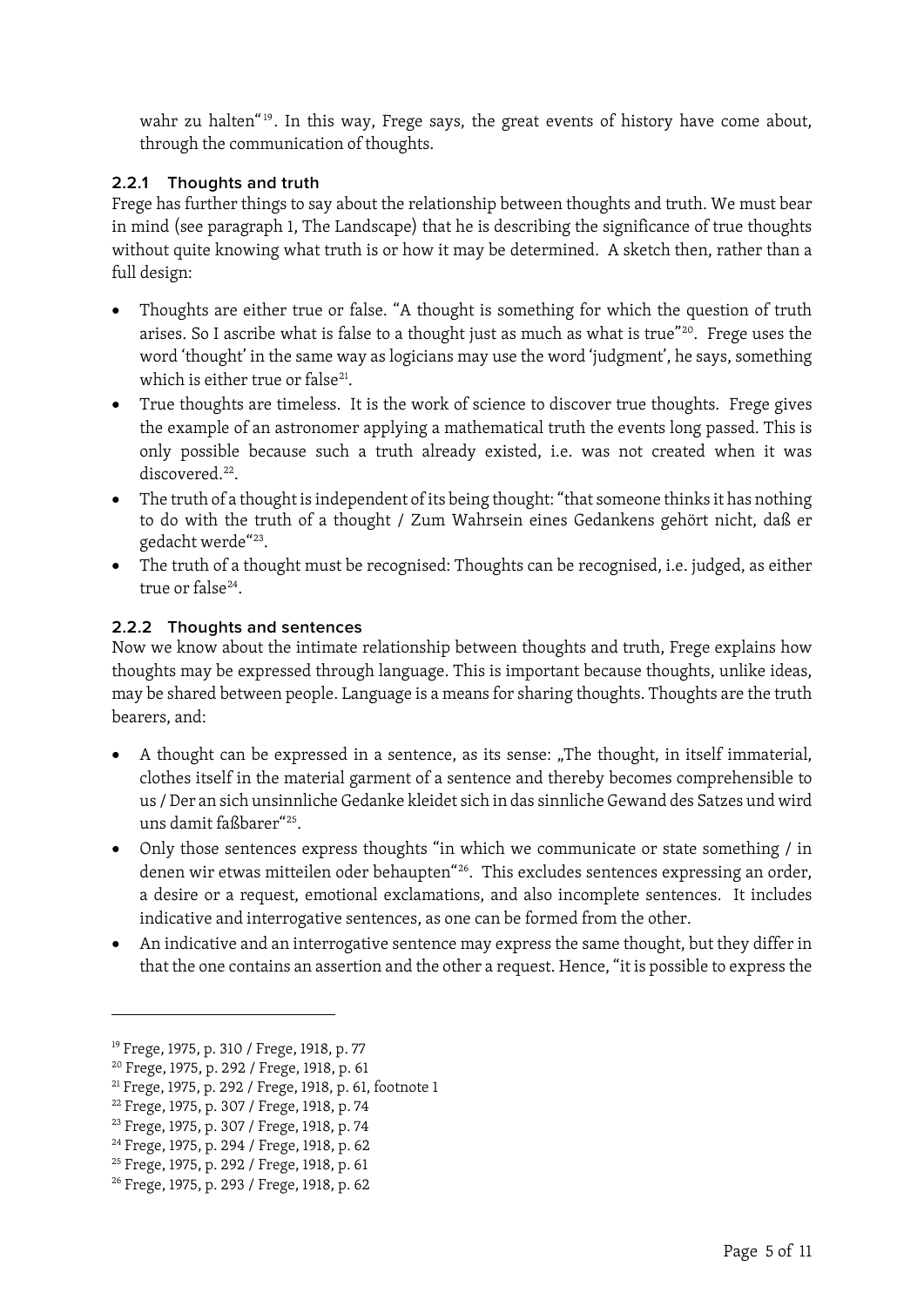thought without laying it down as true / Es ist also möglich, einen Gedanken auszudrücken, ohne ihn als wahr hinzustellen ["27.](#page-6-1)

- A sentence is often more than just thought and form: "The contents of a sentence often go beyond the thoughts expressed by it / So überragt der Inhalt eines Satzes nicht selten den in ihm ausgedrückten Gedanken"[28.](#page-6-2) For instance: "what is called mood, fragrance, illumination in a poem, what is portrayed by cadence and rhythm, does not belong to the thought / Was man Stimmung, Luft, Beleuchtung in einer Dichtung nennen kann, was durch Tonfall und Rhythmus gemalt wird, gehört nicht zum Gedanken"[29.](#page-6-3) The same is true for things like wordorder, intonation, grammatical form, accentuation, by-words and other features.
- The same thought can be expressed differently: "It makes no difference to the thought whether I use the word 'horse' or 'steed' or 'cart-horse' or 'mare'. The assertive force does not extend over that in which these words differ / Ob ich das Wort "Pferd" oder "Roß" oder "Gaul" oder "Mähre" gebrauche, macht keinen Unterschied im Gedanken. Die behauptende Kraft erstreckt sich nicht auf das, wodurch sich diese Wörter unterscheiden"[30](#page-6-4).
- Not all sentences express thoughts fully. Some words, like 'today' or 'here' are tied to the context of speaker and are used to aid comprehension, like "the pointing of fingers, hand movement, glances / Fingerzeige, Handbewegungen, Blicke"[31](#page-6-5).
- Similarly, for words such as 'I' and indeed for proper names in general depending on circumstances, such words may be used in the same sentence to express different thoughts. This must recognised, says Frege: "so it must really be demanded that a single way in which whatever is referred to is presented be associated with every proper name / Es muß also eigentlich gefordert werden, daß mit jedem Eigennamen eine einzige Weise verknüpft sei, wie der, die oder das durch ihn Bezeichnete gegeben sei"[32](#page-6-6).

## <span id="page-6-0"></span>**2.3 LIVING INSIDE FREGE'S LANDSCAPE**

We live in all three realms at once. We experience the outer world through our senses. This is a psychological experience which may lead to ideas in the privacy of our minds. Such ideas cannot be true or false, given Frege's definition of ideas, nor can they be shared. Thinking thoughts opens up the world, both to ourselves and to each other. Without thoughts, we would all be locked inside our private experiences.

Thoughts go through a kind of life cycle during their interaction with us, the thinkers.

- Phase 1: existence. The thought exists, independently of a thinker or of being thought.
- Phase 2: apprehension. The thought is being thought/grasped/apprehended by a thinker. This 'thinking' is a mental process, much like holding an apple in your hand.
- Phase 3: manifestation. The thought is manifested by the thinker, for instance by expressing it in a sentence.
- Phase 4: application. The thought, when both grasped and recognised as true, may be applied by making a decision based on its truth.

<span id="page-6-1"></span><sup>27</sup> Frege, 1975, p. 294 / Frege, 1918, p. 62

<span id="page-6-2"></span><sup>28</sup> Frege, 1975, p. 296 / Frege, 1918, p. 64

<span id="page-6-3"></span><sup>29</sup> Frege, 1975, p. 295 / Frege, 1918, p. 63

<span id="page-6-4"></span><sup>30</sup> Frege, 1975, p. 295 / Frege, 1918, p. 63

<span id="page-6-5"></span><sup>31</sup> Frege, 1975, p. 296 / Frege, 1918, p. 64

<span id="page-6-6"></span><sup>32</sup> Frege, 1975, p. 298 / Frege, 1918, p. 66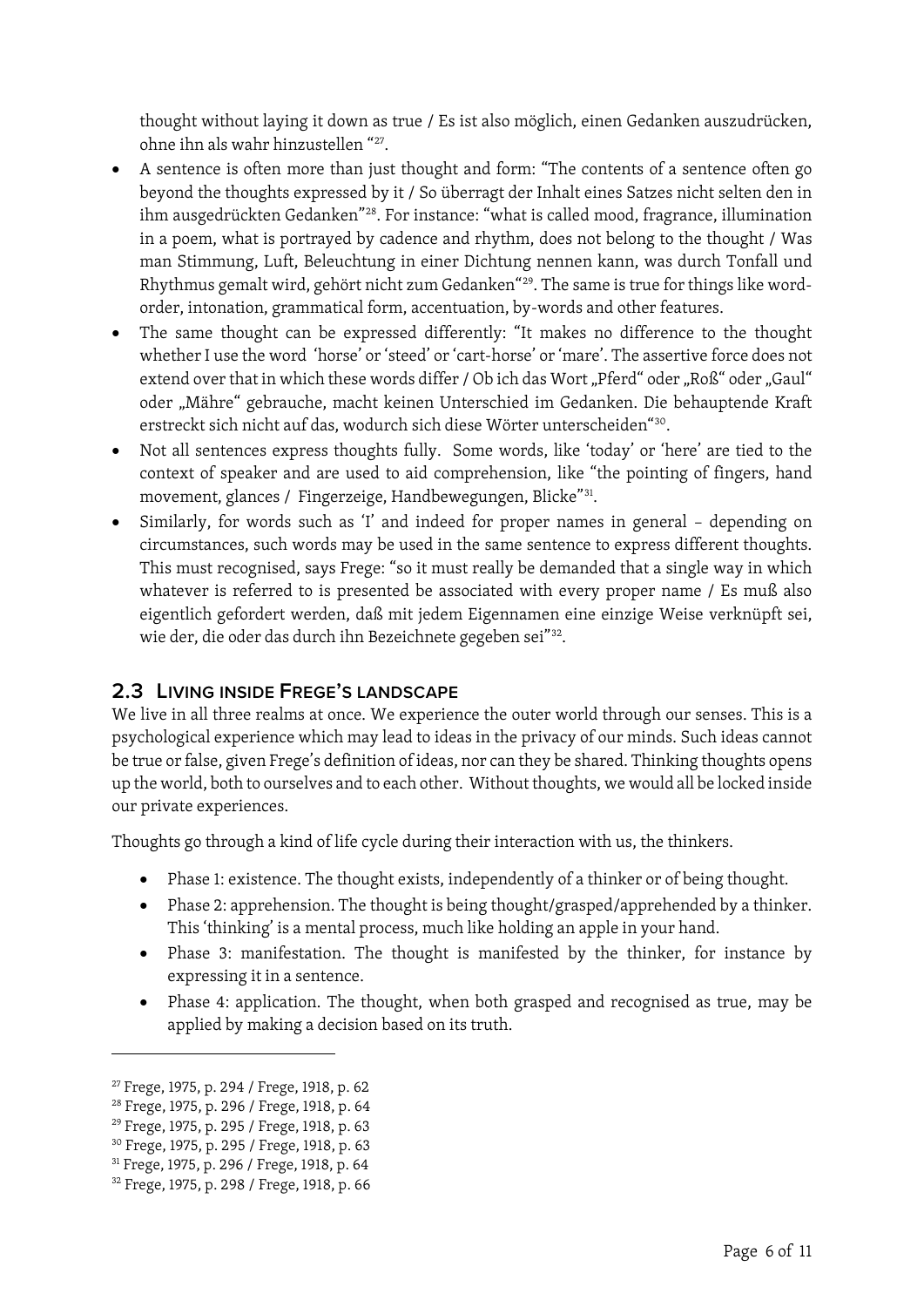• Phase 5: sharing. The manifestation or the application of the thought may lead to sharing the thought with another person: he or she then also grasps/apprehends or thinks the thought.

# <span id="page-7-0"></span>**3 MYSTERIES**

Frege is very clear that on a number of points, understanding eludes him or that his grasp may be limited. This is important. Garavasa & Vassalo (2015) quote Dummett – representing the received view on Frege - as saying that the main mistake that can be made is "to interpret what he said in his mature period in the light of his earlier writings". Instead, we should views expressed in the mature period must be taken as having more weight than earlier ones with which they conflict, and later formulations of old views as having more weight than the earlier formulations'; exactly because 'Frege worked so single-mindedly at the perfection of his theories, every change must be regarded as fully deliberate' [33](#page-7-2) Therefore, it is assumed here when in the paper under discussion, Frege offers an incomplete or obscure account, this is deliberate.

## <span id="page-7-1"></span>**3.1 THE INDEFINABILITY OF TRUTH**

Frege offers no positive description of *truth*, and he even doubts that it is possible to say what it means for something to be true. Because this involves assigning characteristics which then also need to be true. "So one goes round in a circle. Consequently, it is probable that the content of the word 'true' is unique and indefinable / So drehte man sich im Kreise. Hiernach ist es wahrscheinlich, daß der Inhalt des Wortes 'wahr' ganz einzigartig und undefinierbar ist"[34.](#page-7-3) Yet his intuition is that *truth* is something singular. He notes that adding 'it is true' to a sentence does not seem to add anything. And yet, he says, "is it not a great result when the scientist after much hesitation and careful inquiry, can finally say 'what I supposed is true'? The meaning of the word 'true' seems to be altogether unique. May we not be dealing here with something which cannot, in the ordinary sense, be called a quality at all ? In spite of this doubt I want first to express myself in accordance with ordinary usage, as if truth were a quality, until something more to the point is found / ist es nicht ein großer Erfolg, wenn nach langem Schwanken und mühsamen Untersuchungen der Forscher schließlich sagen kann ,was ich vermutet habe, ist wahr'? Die Bedeutung des Wortes , wahr' scheint ganz einzigartig zu sein. Sollten wir es hier mit etwas zu tun haben, was in dem sonst üblichen Sinne gar nicht Eigenschaft genannt werden kann? Trotz diesem Zweifel will ich mich zunächst noch dem Sprachgebrauche folgend so ausdrücken, |als ob die Wahrheit eine Eigenschaft wäre, bis etwas Zutreffenderes gefunden sein wird"[35.](#page-7-4) There have been many treatments of this argument. Just to illustrate the variety: Reiss<sup>[36](#page-7-5)</sup> describes Peirce as helping Frege by supplementing his account of truth. Pardey<sup>[37](#page-7-6)</sup> and Baldwin<sup>38</sup> note that Dummett lumps the circularity argument together with the regress argument against the correspondence theory, as if Frege would not have known the difference between a regress and a circularity argument.

<span id="page-7-2"></span><sup>33</sup> Garavaso & Vassalo, 2015, pp. 8–9

<span id="page-7-3"></span><sup>34</sup> Frege, 1975, p. 291 / Frege, 1918, p. 60

<span id="page-7-4"></span><sup>35</sup> Frege, 1975, p. 293 / Frege, 1918, pp. 61–62

<span id="page-7-5"></span><sup>36</sup> Reiss, 2018

<span id="page-7-6"></span><sup>37</sup> Pardey, 2012

<span id="page-7-7"></span><sup>38</sup> Baldwin, 1995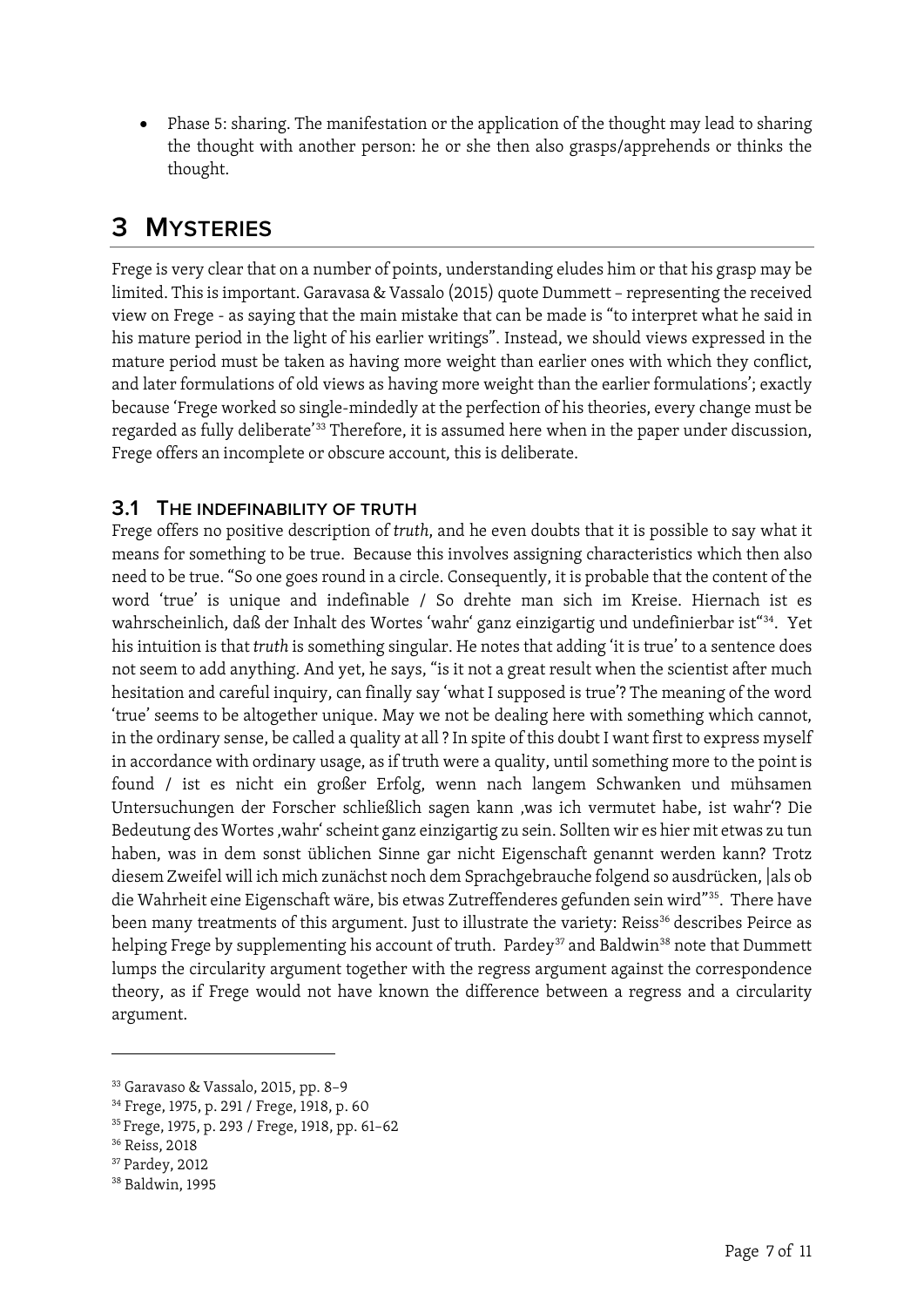## <span id="page-8-0"></span>**3.2 DREAMING REALITY**

Frege does not make clear what the relationship between the outside word and the truth is, possibly owing to the fact that 'truth' cannot be defined (see previous paragraph). The 'existence of the outer world' is not an indubitable certainty, much as Frege finds it 'incredible' if it should not exist. As he puts it: "Perhaps the realm of things is empty and I see no things and no men, but have only ideas of which I myself am the bearer / Vielleicht ist das Reich der Dinge leer, und ich sehe keine Dinge, auch keine Menschen, sondern ich habe vielleicht nur Vorstellungen, deren Träger ich selbst bin"[39](#page-8-2). He eventually decides that there must be an outside world of which I, as a bearer of ideas, am a part. No dream without a dreamer, in an echo of Descartes. He is not entirely happy with this: "So, contrary to widespread views, we find certainty in the inner world while doubt never altogether leaves us in our excursions into the outer world / So finden wir im Gegensatze zu weit verbreiteten Meinungen in der Innenwelt Sicherheit, während uns bei unsern Ausflügen in die Außenwelt der Zweifel nie ganz verläßt"<sup>[40](#page-8-3)</sup>.

## <span id="page-8-1"></span>**3.3 GRASPING THOUGHTS**

Frege says nothing about how we may come to think, apprehend, or grasp a thought. We just do, it seems. In two ways: by interpreting a sense-impression, and by grasping a thought directly, without having a sense-impression first. He says: "Having visual impressions is certainly necessary for, seeing things but not sufficient. What must still be added is non-sensible. And yet this is just what opens up the outer world for us; for without this nonsensible something everyone would remain shut up in his inner world. So since the answer lies in the non-sensible, perhaps something non-sensible could also lead us out of the inner world and enable us to grasp thoughts where no sense-impressions were involved / Das Haben von Gesichtseindrücken ist zwar nötig zum Sehen der Dinge, aber nicht hinreichend. Was noch hinzukommen muß, ist nichts Sinnliches. Und dieses ist es doch gerade, was uns die Außenwelt aufschließt; denn ohne dieses Nichtsinnliche bliebe jeder in seiner Innenwelt eingeschlossen. Da also die Entscheidung im Nichtsinnlichen liegt, könnte ein Nichtsinnliches auch da, wo keine Sinneseindrücke mitwirken, uns aus der Innenwelt hinausführen und uns Gedanken fassen lassen"[41](#page-8-4).

What is important here is, that ideas are not grasped. Ideas are had. Only thoughts are graspable. It is only the how that is a mystery. Dummett assumes that we do this grasping via language: "To grasp the thought expressed by a sentence is to have a particular way of conceiving of the references of its constituents. For those of them which are functional expressions, this will involve a grasp of how the reference of each complex within the sentence, including the sentence itself, is determined by the references of its parts; and so the grasp of the thought will consist in a particular way of conceiving that which determines it as true or as false<sup>[42"](#page-8-5)</sup>. Although Dummett may be right in thinking that our understanding of thoughts may be improved by analysis of sentences, Frege (1918) does not say anything that connects thoughts directly to reference, nor does he claim that the connection between thoughts and sense expressed through sentences is exclusive. He also does not offer a criterion by which to judge whether a thought is true or not. So Dummett' s interpretation seems to go well beyond what Frege intended here.

<span id="page-8-2"></span><sup>39</sup> Frege, 1975, p. 302 / Frege, 1918, p. 69

<span id="page-8-3"></span><sup>40</sup> Frege, 1975, p. 306 / Frege, 1918, p. 73

<span id="page-8-4"></span><sup>41</sup> Frege, 1975, p. 309 / Frege, 1918, p. 7410

<span id="page-8-5"></span><sup>42</sup> Dummett, 1984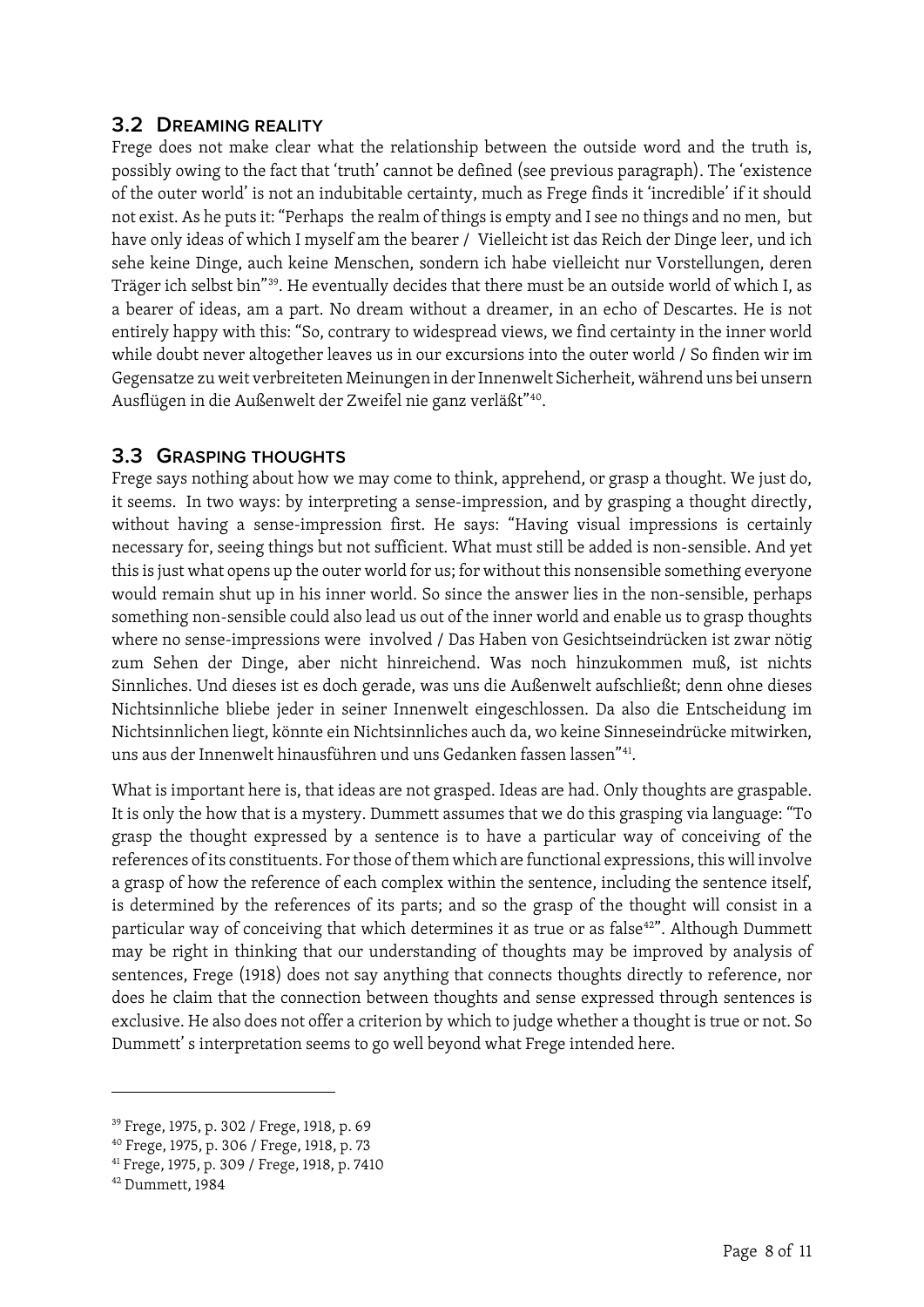## <span id="page-9-0"></span>**3.4 THINKING, THINKING AND THINKING**

Frege says that "To discover truths is the task of all sciences ; it falls to logic to discern the laws of truth / Wahrheiten zu entdecken, ist Aufgabe aller Wissenschaften: der Logik kommt es zu, die Gesetze des Wahrseins zu erkennen"[43](#page-9-2) He goes on to say that he uses the word 'law' not in a prescriptive but a descriptive sense. From these laws of truth follow "rules for asserting, thinking, judging and inferring / Aus den Gesetzen des Wahrseins ergeben sich nun Vorschriften für das Fürwahrhalten, das Denken, Urteilen, Schließen"[44](#page-9-3). We may call these rules the 'laws of thought but we must not, says Frege, mix them up with the mental processes of thinking which is governed by psychological laws. So these rules for thinking are not to be applied to the mental acts of thinking, but to asserting, thinking, judging and inferring truth.

Taking stock. In the realm of Thoughts, we have the thought, which is objective content and must be handled in accordance with the rules of thoughts, derived from the laws of Logic. Inside the realms of Ideas, or perhaps just on its border, there is the mental proces of thinking, by which we hold the thought in our consciousness. Frege uses the word 'apprehend', comparing it to holding an object in consciousness as one's hand may hold an apple/ Der Ausdruck "Fassen" ist ebenso bildlich wie "Bewußtseinsinhalt". Das Wesen der Sprache erlaubt es eben nicht anders. Was ich in der Hand halte, kann ja als Inhalt der Hand angesehen werden, ist aber doch in ganz anderer Weise Inhalt der Hand und ihr viel fremder als die Knochen, die Muskeln, aus denen sie besteht, und deren Spannungen"[45.](#page-9-4) In between there is the grasping of a thought, which means to hold the thought to be true, and to be true "quite independently of my recognition of its truth and of my thinking about it / ganz unabhängig von meiner Anerkennung seiner Wahrheit, auch unabhängig davon, ob ich daran denke"[46.](#page-9-5) In the previous paragraph it was pointed out that Frege does not tell us how we grasp a thought. But now it appears that it is not clear what kind of thinking apprehension is. Frege says it corresponds to a "particular mental capacity, the power of thought / Dem Fassen der Gedanken muß ein besonderes geistiges Vermögen, die Denkkraft entsprechen" [47](#page-9-6) . But what kind of power is this special power of thought? Not logical, nor psychological, according the layout of his landscape. Then what? It appears we now have three types of thinking, one logical, one psychological and one bridging the gap between the two which is not defined.

#### <span id="page-9-1"></span>**3.5 SHARING CONSCIOUSNESS**

The 'sharing of ideas' is another issue that Frege does not elaborate on, but not because it he thinks it wholly impossible. He explicitly allows for the possibility that there may exist an all embracing, possibly divine, consciousness within which my or our consciousness is shared. He excludes this from his account on the grounds of it being too far outside human understanding<sup>48</sup>. Indeed, the very concept of consciousness still eludes us, given the x-mas tree of rivalling theories in the Stanford Encyclopedia of Philosophy. These days, the cognitive sciences tell us tempting tales of mental representations and mirror neurons to explain folk psychology. Autopoietic enactivism assumes language development to be built up from the roots of shared agency. Evolutionary

<span id="page-9-2"></span><sup>43</sup> Frege, 1975, p. 290 / Frege, 1918, p. 59

<span id="page-9-3"></span><sup>44</sup> Frege, 1975, p. 290 / Frege, 1918, p. 59

<span id="page-9-4"></span><sup>45</sup> Frege, 1975, p. 307 / Frege, 1918, p. 35, footnote 6

<span id="page-9-5"></span><sup>46</sup> Frege, 1975, p. 307 / Frege, 1918, p. 74

<span id="page-9-6"></span><sup>47</sup> Frege, 1975, p. 307 / Frege, 1918, p. 35

<span id="page-9-7"></span><sup>48</sup> Frege, 1975, p. 300 / Frege, 1918, p. 67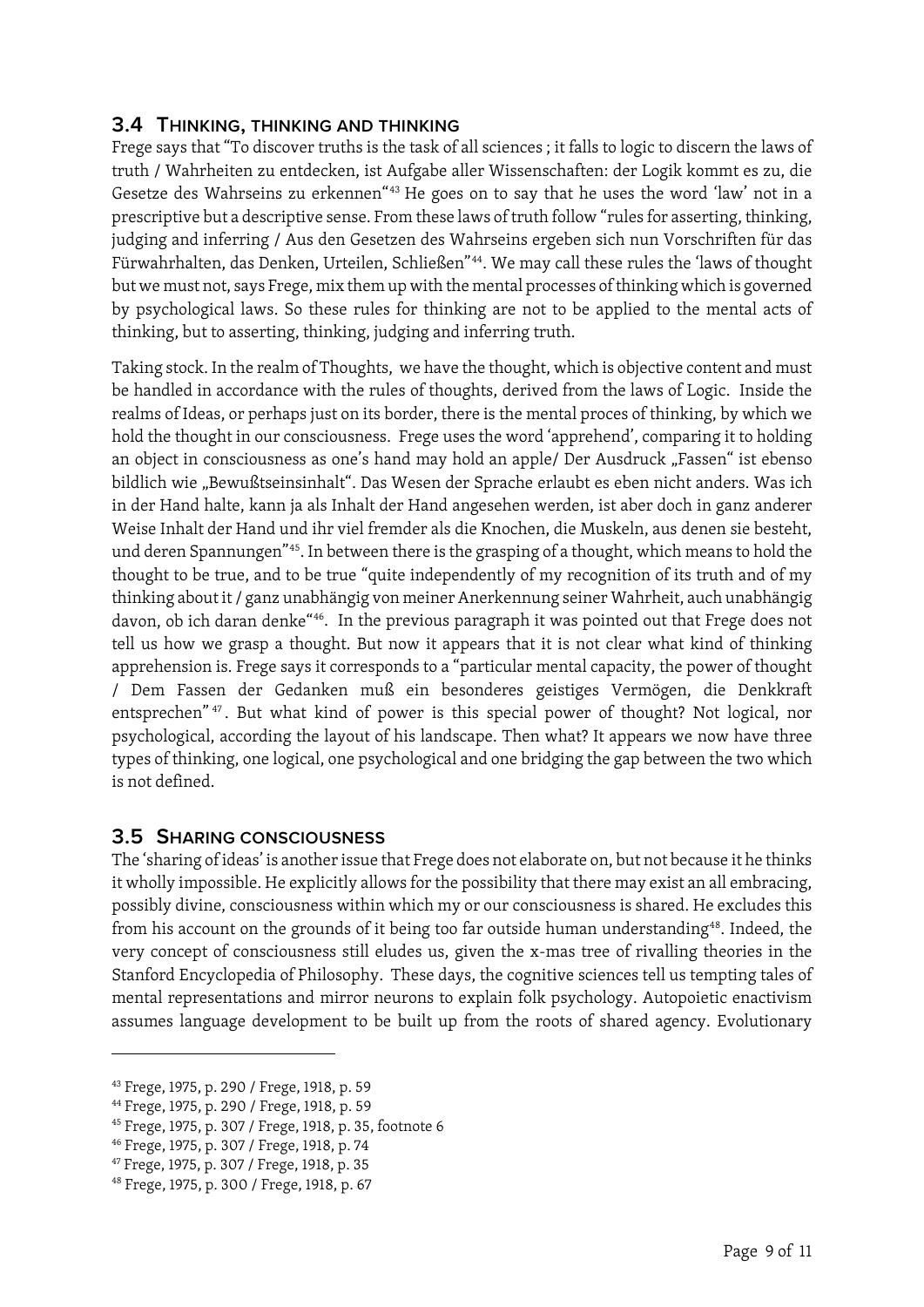psychology has us believe that joint attention develops into shared intentions. No real let alone conclusive evidence has been offered yet for any of these views, but neither has there for the embracing, possibly divine consciousness that Frege so firmly puts outside of the limits of our understanding.

## <span id="page-10-0"></span>**3.6 SENSE, REFERENCE AND TRUTH**

Thoughts may be expressed in sentences, says Frege. There are of course non-linguistic ways of expressing thoughts<sup>49</sup>, but Frege does not discuss these; he confines himself to sentence. Not all sentence express thoughts, he says, only those that have a sense. And he goes on: "And when we call a sentence true we really mean its sense is. From which it follows that it is for the sense of a sentence that the question of truth arises in general […] *In any case being true does not consist in the correspondence of this sense with something else*, for otherwise the question of truth would reiterate itself to infinity. / Und wenn wir einen Satz wahr nennen, meinen wir eigentlich seinen Sinn. Danach ergibt sich als dasjenige, bei dem das Wahrsein überhaupt in Frage kommen kann, der Sinn eines Satzes. […] *Jedenfalls besteht das Wahrsein nicht in der Übereinstimmung dieses Sinnes mit etwas anderem*; denn sonst wiederholte sich die Frage nach dem Wahrsein ins Unendliche"[50.](#page-10-3)

How are we to understand this, given Frege's famous distinction between 'sense' and 'reference'? As Dummett<sup>[51](#page-10-4)</sup> points out, the sense-reference distinction is not used in this article. Is it only the sense then, that is true, and not the reference? Frege also says that it is the sense of the (complex) sentence that corresponds to the thought, not the individual clauses and words that go to make up the sentence<sup>[52](#page-10-5)</sup>. He stresses that as long as the sense of a sentence is not changed, one may substitute words; if there is ambiguity, this should be resolved (see paragraph [2.2.2](#page-5-1) [Thoughts and](#page-5-1)  [sentences\)](#page-5-1), but not by applying 'rules of thought' governed by logic. Instead, his examples revolve around asking ourselves what thought is being expressed through the sense of this particular sentence, if necessary by complementing the sentence with additional information. Fregean sense appears to have evolved into something that "remains constant between communicators"<sup>53</sup>.

# <span id="page-10-1"></span>**4 CONCLUSION**

In this paper a close reading of Frege's Gedanke was presented, with interpretation restricted to the article itself. This yield a number of questions which Frege clearly grappled with. It is tempting to try to answer some of the mysteries raised in the previous paragraphs, by taking bit and pieces of text from another era, when Frege was younger and still assuming he would complete his grand system of Logic. Yet these same mysteries confound us today. One might therefore also assume that at the end of his active life, Frege wanted to say both what he knew and did not, in the end, know.

<span id="page-10-2"></span><sup>49</sup> MacFarlane, 2011, p. 3

<span id="page-10-3"></span><sup>50</sup> Frege, 1975, p. 292 / Frege, 1918, p. 60, my italics

<span id="page-10-4"></span><sup>51</sup> Dummett, 1981, p. 659

<span id="page-10-5"></span><sup>52</sup> Frege, 1975, p. 294, footnote 1 / Frege, 1918, p. 62, footnote 2

<span id="page-10-6"></span><sup>53</sup> Gaskin, 2020, p. 132